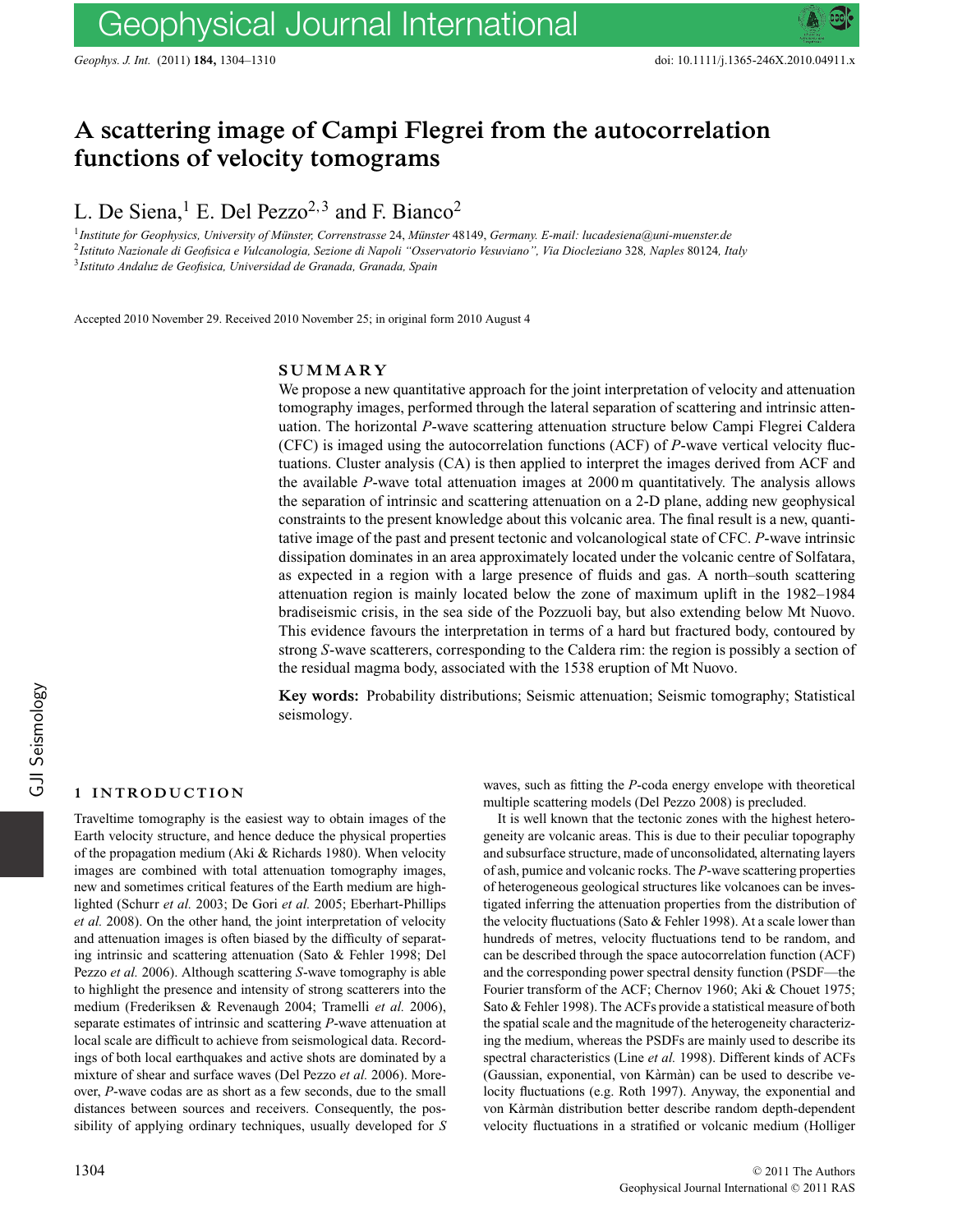*et al.* 1996; Shiomi *et al.* 1997; Shapiro & Hubral 1999). Sato & Fehler (1998) report a study of the normalized ACFs from velocity tomograms for the Jemez volcanic field, obtaining the correlation lengths in the vertical and horizontal directions. As a result of the strong stratification of the volcanic medium, vertical correlation lengths result shorter: velocity changes with depth result stronger, and can shade the presence of a horizontal velocity anomaly under the volcanic cone. ACFs can also be estimated from arrival-time data. Examples of traveltime fluctuations measured from active data are described by Roth (1997) and Line *et al.* (1998), who estimated the ACF parameters from seismic profiles. Traveltimes provide an unbiased approach, being unaffected by the smoothing effects introduced by damping factors and by the resolution problems generally affecting tomography procedures. On the other hand, traveltimes uncertainties in heterogeneous areas, if recorded from passive sources, are usually large, sometimes up to 20–30 per cent of the measured traveltimes. Moreover, although the ACFs obtained from traveltimes fluctuations can only image 2-D vertical profiles, velocity fluctuations provide an image of the lateral variations of scattering at a given depth.

We propose a quantitative approach to jointly interpret velocity and attenuation tomography images. We derive the velocity fluctuations directly from the *P*-wave velocity images obtained by Battaglia *et al.* (2008) below the Campi Flegrei Caldera (CFC), close to the city of Naples (Southern Italy). ACFs are calculated from the velocity fluctuations in the vertical direction to a depth of 4000 m starting from the surface. We derive the correlation length, *a*, and the mean square fractional fluctuations,  $\varepsilon^2$ , from the best fit of the experimental data with an exponential ACF. The inverse quality factor for *P* waves,  $Q_{PSc}^{-1}$  (Aki & Richards 1980; Sato & Fehler 1998) is deduced using the traveltime corrected Born approximation, and attributed to a depth of 2000 m. This method provides a 2-D scattering attenuation tomography of CFC; space-dependent intrinsic and scattering attenuation can be finally separated applying CA to the correlation lengths and  $Q_{PSc}^{-1}$  (obtained in this paper) and to the corresponding *P*-wave inverse total-Q,  $Q_{PT}^{-1}$ , recently obtained by De Siena *et al.* (2010).

# 2 THE STRUCTURE OF THE CAMPI **FLEGREI CALDERA**

The closeness to a densely inhabited area, with the high volcanic risk associated, makes CFC one of the most studied Calderas in the world. Geological, geophysical and volcanological data collected in the CFC produced a wide scientific bibliography. A summary of the most important geological and geophysical features of this area can be found in Zollo *et al.* (2008) and references therein: here we report only a brief outline. The Campi Flegrei Caldera is 6–7 km across; it formed about 15 ka BP during the Neapolitan Yellow Tuff eruption. Gravity (Berrino 1994), stratigraphical, volcanological, structural and petrological surveys (de Vita *et al.* 1999; Orsi *et al.* 2004), geochemistry (Caliro *et al.* 2007), active seismics (Zollo *et al.* 2008), active and passive velocity and attenuation tomography (De Lorenzo *et al.* 2001; Battaglia *et al.* 2008; De Siena *et al.* 2010) and borehole data (Orsi *et al.* 1996) indicate that the upper crust consists of volcanic rocks (mainly tuffs and lava layers) to a depth of 3000 m. Fig. 1(b) shows the main surface geological features and the local seismicity. The interpretation of both velocity and attenuation images are qualitatively sketched in Fig. 1(a), redrawn from De Siena *et al.* (2010) adding information from geochemistry. Basement rocks extending to 7500 m depth beneath the Caldera



UTM Longitude (m)

**Figure 1.** (a) Schematic cartoon of the geological structure of Campi Flegrei, deduced by velocity and attenuation tomography (Battaglia *et al.* 2008; De Siena *et al.* 2010). In the legend, dark colours refer to the interpretation deduced by tomography, whereas light colours summarize geochemical and geological interpretation. The melt zone at 7500 m depth has been deduced by a reflection study using explosive sources. The high-Q, violet body located in the western part of the sketch is characterized by high scattering attenuation, as described in the text. (b) Map of the area showing the main geological and geophysical signatures. Crosses mark the epicentre location of the local earthquakes. Blue arrows point to the zones characterized by important geological signatures, whose names are indicated in pink. Solfatara is a mud lake with visible residual volcanic activity (fumaroles, hot springs). Agnano is the crater formed during an important eruption occurred 10 000 yr ago. Mt Nuovo is the volcanic centre formed during the last eruption (1531 A.D.). The city of Pozzuoli is close to the area of maximum uplift during the 1983–1984 Bradiseismic crisis.

underlie a thermo-metamorphic layer at 3000–3500 m depth. A magma sill is laterally extended in the depth range 7500 data set and 8500 m beneath the whole Caldera (Zollo *et al.* 2008). The history of the ancient, peculiar activity of Campi Flegrei is reported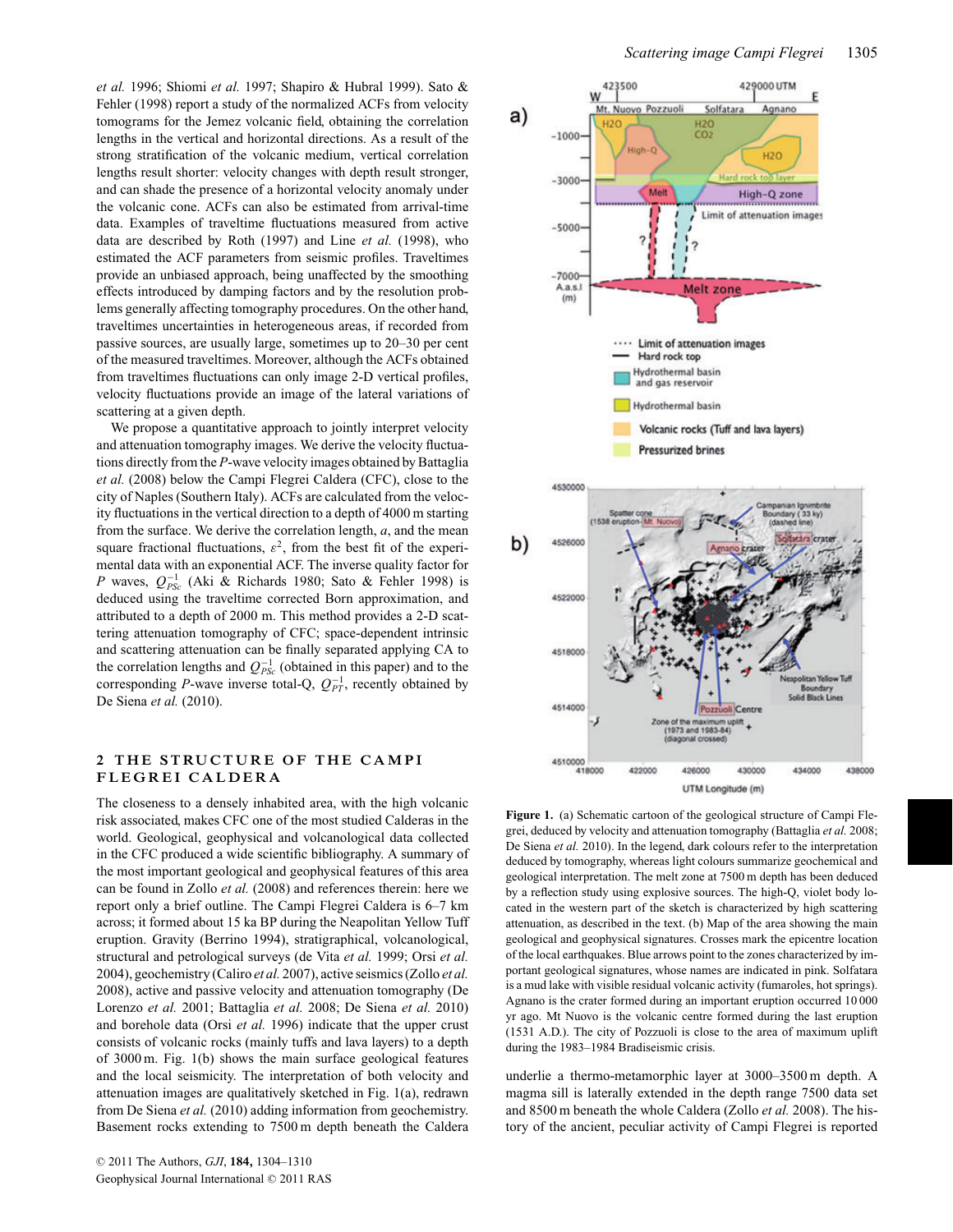

**Figure 2.** Map of the area (6 km <sup>×</sup> 5 km) selected for the analysis. Colour panels represent the ACFs measured for the W–E and S–N profiles marked with heavy black lines in the map. The colour scale corresponds to the ACF value. Isolines on the colour plot indicate the ACF isovalue. Coordinates are in UTM. The isoline marked with 0 corresponds to the correlation lag at which ACF crosses the lag-axis. An example of ACF is shown in the left part of the figure: the arrows show the correlation length, measured as the lag corresponding to the half-width of the ACF.

by Scandone *et al.* (2010) and references therein. The last eruption of this volcano (1538) was preceded and then followed during the time up to the present by many strong ground uplift episodes, called Bradiseism. The last episode occurred in 1982–1984, with a maximum uplift of more than 1.7 m in the centre of the Caldera, close to the city of Pozzuoli. Between the main uplift episodes the ground subsides relative to the sea level, even if a small Bradiseism (some centimetres) can still interrupt the subsidence. Any uplift (strong or minor) is always accompanied by seismic activity, consisting in volcano-tectonic earthquakes and in long-period local events. Several thousands of volcano-tectonic events (maximum magnitude of 4.2) accompanied the 1982–1984 uplift episode. This swarm constitutes the data set used in many tomography studies, as that of Battaglia *et al.* (2008) on which the present paper is based.

# **3 DATA SELECTION**

Our starting data set consists of the 3-D distribution of *P*-wave velocity obtained by Battaglia *et al.* (2008) in an Earth volume of  $18 \times 18 \times 9$  km starting 0.5 km above sea level. In this work, they invert traveltime data from both active and passive sources simultaneously for the velocity model and the earthquake locations with an iterative, linearized perturbation technique. The passive data set is composed of 4472 *P* and 3268 *S* traveltimes, recorded during the 1984 bradiseismic crisis. traveltimes from active sources are measured from the recordings of 1528 shots at 70 sea-bottom receivers and 84 land stations during the SERAPIS experiment (Zollo *et al.* 2003) in 2001 September. In the joint inversion, both data sets contribute to the determination of  $V_P$ . The proper merging of the two data types provides overall high-resolution velocity models, which allow to reliably retrieve velocity anomalies over a large part of the area at a maximum resolution of 500 m in the centre of the Caldera. The average frequency of the data used in this tomography is 12 Hz whereas the average velocity is 6  $km s^{-1}$  for the volumes we consider, which gives an average wavenumber of  $k = 12$  km<sup>-1</sup>.

We select the velocities on the base of the error and smoothing associated to them by the inversion. Seismic velocity estimates are provided at the vertexes of a 500 m step, 3-D grid: a  $8 \times 7 \times$ 4 km cubic grid centred approximately at 2000 m depth, 1000 m southeast of the city of Pozzuoli is our starting data set. In this volume, the velocities are affected by an average 10 per cent error. The second selection is performed looking at the synthetic tests of Battaglia *et al.* (2008) (their figs 9, 10 and 12): we exclude a subvolume (recognized by Battaglia *et al.* 2008), where smoothing effects generated by the inversion process might be predominant, reducing the effective resolution. Our final data set is limited to a volume of  $6 \times 5 \times 4$  km, centred under the city of Pozzuoli (Fig. 2).

# **4 METHOD, DATA ANALYSIS AND RESULTS**

Inhomogeneities in a random medium can be described by their ACF or, equivalently, by their PSDF (Chernov 1960; Aki & Chouet 1975). Correlation length, *a*, and mean square fractional fluctuations,  $\varepsilon^2$ , of the random field can be obtained from the ACF. These quantities provide a better understanding of the physical state of the low-depth crust than absolute velocity; moreover a *P*-wave lateral map of scattering attenuation can be obtained from them. In the following analysis, we will assume an exponential ACF to model depth-dependent random fluctuations of velocity in the volcanic area of CFC. Velocity fluctuations are obtained after the removal of a given trend. Removing the deterministic component, or detrending, is an important processing step in statistical analysis (Hu *et al.* 1996); anyway, the question of how and even whether de-trend space and time series has been the topic of some debate (Holliger *et al.* 1996; Dolan *et al.* 1998; Goff & Holliger 1999). In a laterally heterogeneous volcanic medium, characterized by an extremely various lithology, different depth-dependent velocity trends could be recognized even for lateral distances of a few hundred metres (Del Pezzo 2008). In the following, we will extract the velocity–depth functionality using simplicity constraints (Lilliefors 1967). The aim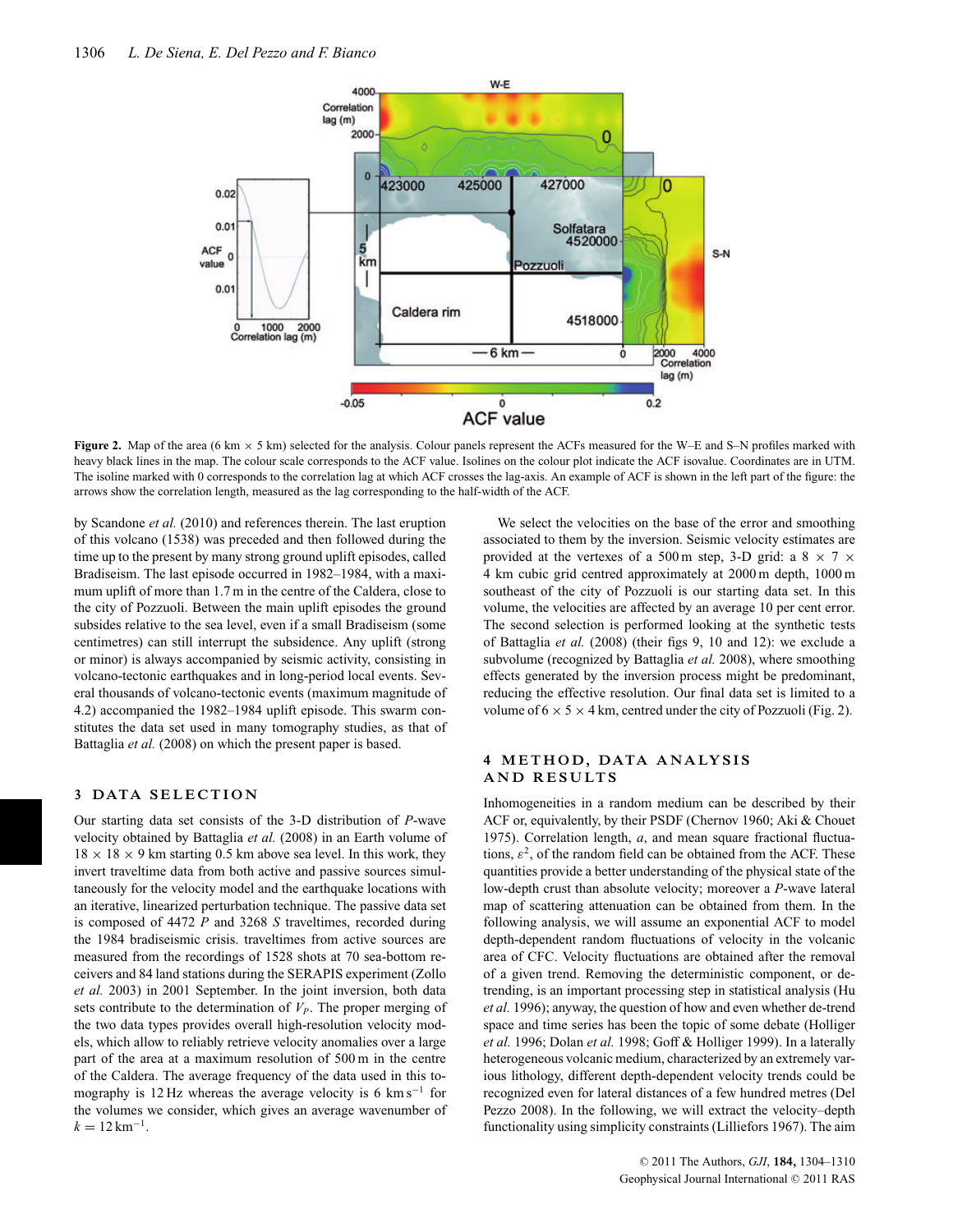of the de-trend is to obtain random fluctuations: CA is not be applied to the points where fluctuations are not random.

We denote with  $V(x, y, z)$  the 3-D velocity model obtained through tomography, where *x, y, z* are the node of a 500 m step grid. For any couple of points  $(x^*, y^*)$  we consider the corresponding  $V(x^*, y^*, z) = V^*(z)$ . We assume that the average depth-dependent *V*<sup>\*</sup>(*z*) can be fitted by a *N*th order polynomial  $V^*(z) = a_0^* + a_1^*z + a_2^*z$  $a_2^*z^2 + \ldots + a_N^*z^N$ . In the above relationships, the symbol '\*' stands for '*any*' point located at surface in the area under study. We use the Schwartz (or Bayesian) information criterion (*BIC*— Schwartz 1978) to determine the order of the polynomial to be removed from the velocity measures. The *BIC* is an asymptotic measure that must be minimized to select a particular parameter model among a class. It is given by

$$
BIC = \frac{\phi^2}{\sigma_e^2} + \kappa \ln(n),\tag{1}
$$

where  $\phi^2$  is the residual sum of squares from the model,  $\sigma_e^2$  the error variance for normally distributed errors,  $\kappa$  is the number of model parameters and *n* the number of observations. For each polynomial order, we calculated *BIC* at any grid point, and then average *BIC*values over the grid points. We obtain that a first-order polynomial  $(k = 2)$  minimizes the *BIC*. The best-fit coefficient for the polynomial are computed and used to de-trend the velocity model in the area

$$
\tilde{v^*}(z) = V^*(z) - a_0^* - a_1^* z,\tag{2}
$$

where  $\tilde{v}^*(z)$  are the velocity fluctuation distribution with depth for any surface grid point  $(x^*, y^*)$ . We apply the Lillie test (Lilliefors 1967) at a 5 per cent significance level to check both the randomness of the velocity fluctuations and the correctness of the de-trending process. The result is that  $\tilde{v}^*(z)$  is a random distribution for more than 90 per cent of the  $(x^*, y^*)$  couples.

The exponential ACF is used to model the random fluctuations (Shapiro & Hubral 1999)

$$
R(z) = \varepsilon^2 \exp(-z/a),\tag{3}
$$

where  $R(0) = \varepsilon^2$  and *z* is the positive defined depth. We numerically calculate the normalized ACF,  $R(\Delta z)$ , defined by

$$
R(\Delta z) = \langle \tilde{v}^*(z)\tilde{v}^*(z + \Delta z) \rangle, \qquad (4)
$$

where the brackets indicate spatial average and  $\Delta z$  is the correlation space-lag, positive for the increasing depth. Following the theory of elastic random fluctuations, we can write the relationship between  $Q^{-1}_{PSc}$ ,  $\varepsilon^2$  and *a* in the time-corrected Born approximation, assuming an exponential ACF:

$$
Q_{PSc}^{-1}(k) = \frac{2\varepsilon^2 a^3 k^3 (4 - v_c^2)}{(1 + v_c^2 a^2 k^2)(1 + 4a^2 k^2)},
$$
\n(5)

where *k* is the wavenumber. The factor  $v_c^2$  is the cut-off wavenumber (e.g. Sato & Fehler 1998, p. 125), introduced to neglect the contribution of large forward scattering to correct the Born approximation at high frequencies (Wu 1982). For RMS fractional fluctuations below 20 per cent, various studies (Sato 1982; Frankel & Clayton 1986; Sato & Fehler 1998) propose a value of  $v_c^2 = 1/4$ . This value corresponds to neglecting scattering energy within a cone of angle 30◦ in the forward direction to calculate attenuation. Using this approximation, eq. (5) becomes

$$
Q_{PSc}^{-1}(k) = \frac{15\varepsilon^2 a^3 k^3}{2(1 + a^2 k^2/4)(1 + 4a^2 k^2)}.
$$
\n(6)

The spatial distribution of the ACF values is shown for two perpendicular profiles intersecting near the city of Pozzuoli in Fig. 2(a). For each point of the profiles, the ACF is measured (Fig. 2b) and represented through a colourscale. The correlation length *a* and  $\varepsilon^2$ are estimated by the half width and maximum of the ACF (Roth 1997), respectively (Fig. 2, left panel). The space averaged correlation length is  $a = 0.9 \pm 0.1$  km, as deduced by fitting *a* to an exponential distribution. The values of  $\varepsilon^2$  measured at any couple of space coordinates constitute a sequence of independent and identically distributed random variables; its limit distribution is a generalized extreme value (GEV) distribution (Coles 2001). First, we first calculate the shape parameter, governing the cue of the generalized extreme value distribution, by fitting the distribution of  $\varepsilon^2$ measured at each of the final 109 couples  $(x^*, y^*)$  to the theoretical GEV distribution. The best-fit gives a shape parameter of  $0.4 \pm 0.2$ and a space-averaged value of  $\varepsilon^2$  of 0.06  $\pm$  0.02 (Fig. 3). Using eq. (5) we finally calculate the space-averaged inverse scattering quality factor for *P* waves,  $\langle Q_{PSc}^{-1} \rangle = 0.0012 \pm 0.0004$ .

# **5 COMPARISON WITH OTHER MEASURES THROUGH CLUSTER ANA LYS I S**

The  $\langle Q_{PSc}^{-1} \rangle$  obtained with the methods described in the previous section is the first measure of scattering attenuation for *P* waves in this area. ACFs are computed on a number of points dependent on the actual resolution. In a volcanic heterogeneous area and at high frequencies,  $\langle Q_{PSc}^{-1} \rangle$  is mainly dependent on  $\varepsilon^2$  (Sato & Fehler 1998): we expect the lateral variations of  $Q_{PSc}^{-1}$  to be a good indicator of the lateral variation of scattering attenuation. K-means cluster analysis (Hartigan 1975) with Euclidean distance (CA) is applied to the patterns of correlation length, *a* (Fig. 4a),  $Q_{PSc}^{-1}$  (Fig. 4b) and  $Q_{PT}^{-1}$ (Fig. 4c), this last obtained at 2000 m depth by De Siena *et al.* (2010), having common resolution of (500 m).

The optimal number of clusters (three) has been determined using the Elbow Method (Hartigan 1975, Fig. 5) and the BIC criterion (Schwartz 1978). The results from CA are reported in Fig. 6. The orange cluster is generally characterized by high correlation length values, low  $Q_{PSc}^{-1}$  values and high total attenuation. The blue cluster is more clearly characterized by low *a* values, high  $Q_{PSc}^{-1}$  values and low total attenuation. Finally, the Green Cluster has intermediate values of these parameters.

### **6 DISCUSSION OF THE RESULTS**

The Eastern part of the tomograms is mainly characterized by the orange cluster, with different *a* values, low  $Q_{PSc}^{-1}$  and high  $Q_{PT}^{-1}$ ; its centre is located below the Solfatara volcanic crater. The attenuation mechanism in the Eastern part of CFC is dominated by intrinsic dissipation. This result is expected where the presence of high temperature fluids and/or gasses is evident at surface (e.g. Caliro *et al.* 2007). Temperatures measured at boreholes reach 300 ◦C at 1800 m depth, below Solfatara-Pisciarelli (see Fig. 1 for the map location of this site). Gas emissions show that this temperatures are due to the presence of an hydrothermal system whose base is located at a depth of about 1700 m (Vanorio *et al.* 2005). At this depth, the system is composed by pure water boiling at a temperature close to the critical point (Caliro *et al.* 2007), which causes strong attenuation of both *P* and *S* waves (De Siena *et al.* 2010). Some dis-uniformity in the composition is likely to exist beneath the other parts of Campi

© 2011 The Authors, *GJI*, **184**, 1304–1310 Geophysical Journal International © 2011 RAS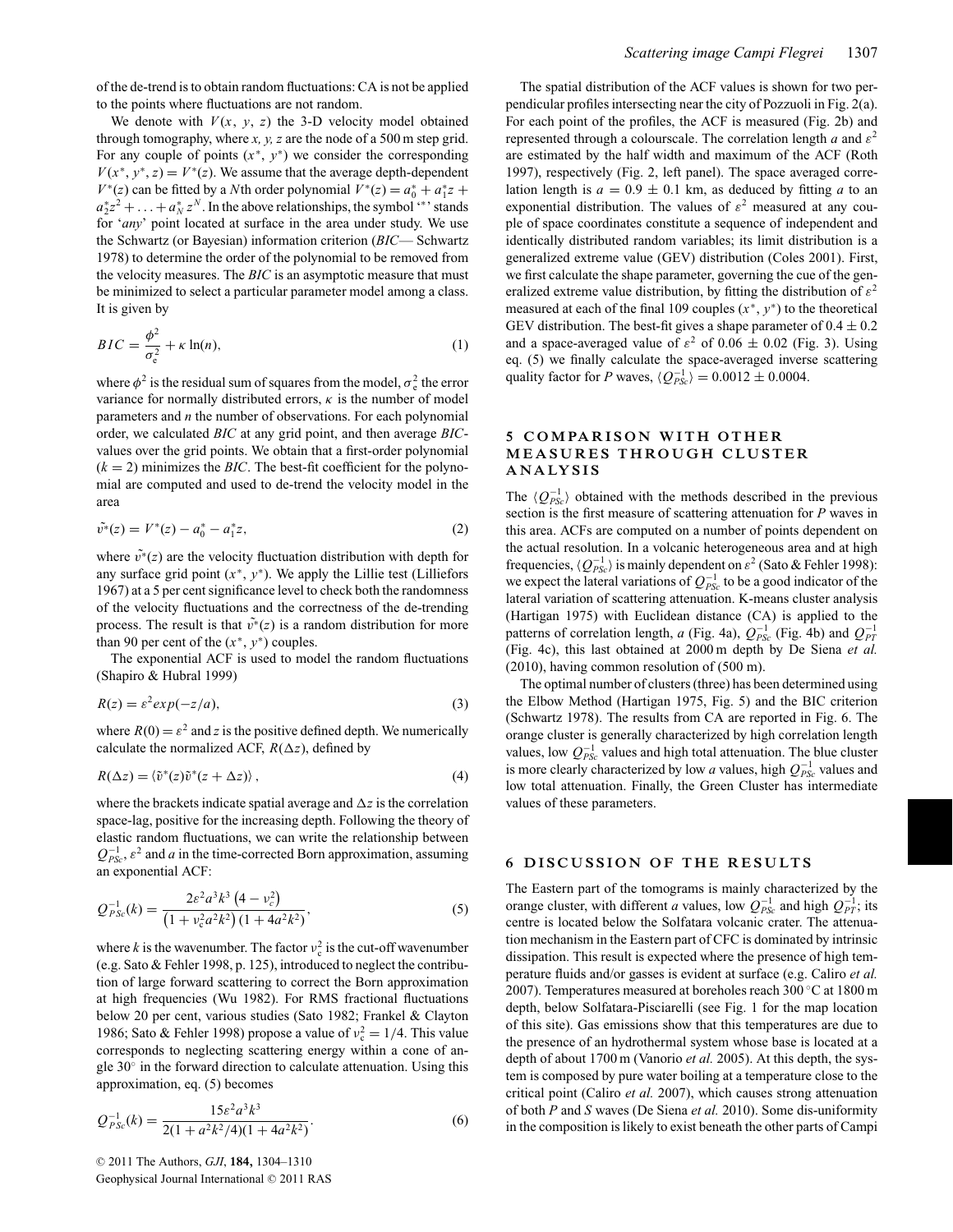

**Figure 3.** The fit of the probability density function (PDF) of the mean squared fractional fluctuations with a generalized maximum value PDF.



**Figure 4.** The spatial distribution of the correlation length (a), the *<sup>P</sup>*-wave inverse scattering (b) and total (c) quality factor at 2000 m depth, the latter obtained by De Siena *et al.* (2010). Coordinates are in UTM. Black crosses mark the position of strong *S*-wave scatterers (Tramelli *et al.* 2006). White blocks are not considered in the final analysis.



Figure 5. The percent of variance reduction versus the number of clusters. The number of cluster chosen is 3.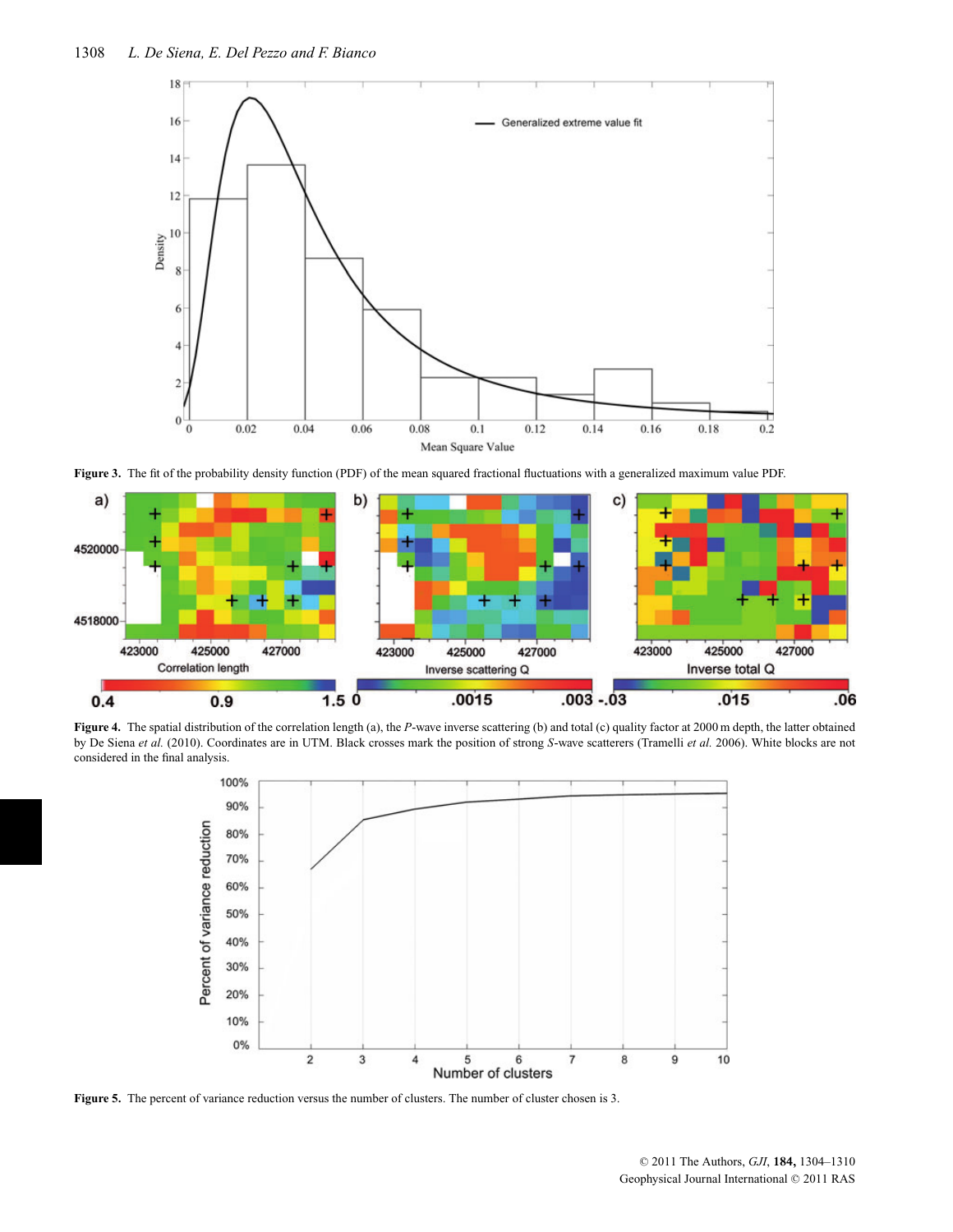

**Figure 6.** Result of the cluster analysis. Coordinates are in UTM. The colour of the three clusters (blue, green and orange) are represented with the corresponding physical parameters.

Flegrei at this depth, with the possible presence of deep brines, rich in  $H_3BO_3$  (R. Moretti, personal communication).

The green cluster is not characterized by particular values of *a*,  $Q_{PSc}^{-1}$  and  $Q_{PT}^{-1}$ . By using the Elbow Criterium (Fig. 5), we set a reasonable limit to the information that the images can provide: the volumes characterized by the green cluster are the ones where a particular pattern could not be recognized and whose interpretation is therefore difficult.

The central part of the tomogram is mainly characterized by the blue cluster, extending from north towards south, and corresponding to high *a*, high  $Q_{PSc}^{-1}$  and low  $Q_{PT}^{-1}$ . To complete the interpretation for this particular area, we use the results of Tramelli *et al.*(2006), which obtained a scattering image of Campi Flegrei applying Nishigami's technique (Nishigami 1991) to *S*-wave codas of local earthquakes. The position of the strong S-to-S scatterers is marked by the black crosses on the three panels of Fig. 4. The strong scatterers are mainly located in correspondence with the zones of high  $Q_{PT}^{-1}$  and low  $Q_{PSc}^{-1}$ (Fig. 4b-c). Strong scatterers are not present in the north, central and southwestern part of CFC, where the pattern associated with the blue cluster is dominant (Fig. 6). This area is extended below the zone of Mofete-Monte Nuovo (where the last eruption in Campi Flegrei occurred) and centred below the area of maximum uplift during the volcanic crisis of 1982–1984. Most of this area is located in the sea side of the Pozzuoli bay. In the attenuation images, it mainly corresponds to the vertically elongated high-Q purple body in the western part of Fig. 1(a). This body is laterally extended towards east, approximately below the point of maximum uplift in the last bradiseismic crisis, and towards south, to the unique high attenuation anomaly present below 3000 m (De Siena *et al.* 2010). This result suggests the presence of a hard but fractured body, possibly the residual magma body associated with the 1538 eruption of Mt Nuovo. On the basis of stratigraphic data, integrated with geological, geochronological and geophysical constraints, Orsi *et al.* (1996) suggest that the conditions for magma to rise to surface at CFC are established only in the northeastern sector and in the area west of Mt Nuovo. In the central sector of CFC, the deformation must have occurred in a stress regime that has not allowed the establishment of such conditions. The presence of a zone of melt underneath the hard but fractured body could be important to model the dynamics of the 1982–1984 and following uplifts.

# **7 CONCLUSIONS**

In volcanoes, velocity and attenuation patterns are highly discontinuous both laterally and in depth (Del Pezzo 2008). The interpretation of velocity and attenuation tomograms is often qualitative and hard to justify, at least without relying on observations coming from different geophysical fields (Hansen *et al.* 2004; De Gori *et al.* 2005; De Siena *et al.* 2010). The depth-dependent correlation lengths and inverse scattering quality factors deduced using ACFs vary from place to place towards the seismotectonic and volcanological settings of the region under study. The application of CA to this quantities, derived from velocity tomography, and to the inverse total quality factor, provides a quantitative, unsupervised image of the medium, giving a new insight into the past and present state of CFC.

# **ACKNOWLEDGMENTS**

A number of colleagues have helped with suggestions for the improvement of this material. Haruo Sato is gratefully acknowledged for his deep review of the manuscript in its early stage, giving invaluable suggestions for its improvement. We would also thank Roberto Moretti, INGV, Lucia Zaccarelli, IPGP, Christine Thomas, University of Münster and two anonymous reviewers for their suggestions and corrections, and the RISSC-Lab., for providing velocity data. This study has been partly supported by the DPC-INGV Projects UNREST and Speed, granted by INGV and the Civil Defense of Italy and partly by the PRIN 2007 Project granted by Italy's Ministry of Education and Scientific Research.

#### **REFERENCES**

- Aki, K. & Chouet, B., 1975. Origin of coda waves: source, attenuation, and scattering effects, *J. geophys. Res.,* **80,** 3322–3342.
- Aki, K. & Richards, P., 1980. *Quantitative Seismology Theory and Methods*, W.H. Freeman, San Francisco.
- Battaglia, J., Zollo, A., Virieux, J. & Dello Iacono, D., 2008. Merging active and passive data sets in traveltime tomography: the case study of Campi Flegrei Caldera (Southern Italy), *Geophys. Prospect.,* **56,** 555–573.
- Berrino, G., 1994. Gravity changes induced by height-mass variations at the Campi Flegrei Caldera, *J. Volc. Geotherm. Res.,* **61**(3–4), 293–309.
- Caliro, S., Chiodini, G., Moretti, R., Avino, R., Granieri, D., Russo, M. & Fiebig, J., 2007. The origin of the fumaroles of la solfatara (Campi Flegrei, South Italy), *Geochimica et Cosmogonica Acta,* **71,** 3040–3055.
- Chernov, L.A., 1960. *Wave Propagation in a Random Medium*, McGraw-Hill, New York.
- Coles, S., 2001. *An Introduction to Statistical Modeling of Extreme Values*, Springer Series in Statistics, Springer, Berlin.
- De Gori, P., Chiarabba, C. & Patan, D., 2005. Qp structure of Mount Etna: constraints for the physics of the plumbing system, *J. geophys. Res.,* **110**(B05303), doi:10.1029/2003JB002875.
- De Lorenzo, S., Gasparini, P., Mongelli, F. & Zollo, A., 2001. Thermal state of the Campi Flegrei Caldera inferred from seismic attenuation tomography, *J. Geodyn.,* **32,** 476–486.
- De Siena, L., Del Pezzo, E. & Bianco, F., 2010. Campi Flegrei seismic attenuation image: evidences of gas reservoirs, hydrothermal basins and feeding systems, *J. geophys. Res.,* **115**(B09312), doi:10.1029/2009JB006938.
- de Vita, S. *et al.*, 1999. The Agnano Monte Spina eruption (4100 years bp) in the restless Campi Flegrei Caldera (Italy), *J. Volc. Geotherm. Res.,* **91**(2–4), 269–301.
- Del Pezzo, E., 2008. Seismic wave scattering in volcanoes, in *Earth Heterogeneity and Scattering Effects of Seismic Waves, Vol. 50 of Advances in Geophysics*, chap. 13, pp. 353–369, Elsevier, Amsterdam.
- Del Pezzo, E., Bianco, F. & Zaccarelli, L., 2006. Separation of Qi and Qs from passive data at Mt Vesuvius: a reappraisal of the seismic attenuation estimates, *Phys. Earth planet. Inter.,* **159,** 202–212.
- Dolan, S., Bean, C. & Riollet, B., 1998. The broadband fractal nature of heterogeneity in the upper crust from petrophysical logs, *Geophys. J. Int.,* **132,** 489–507.
- Eberhart-Phillips, D., Chadwick, M. & Bannister, S., 2008. Threedimensional attenuation structure of central and southern south island,